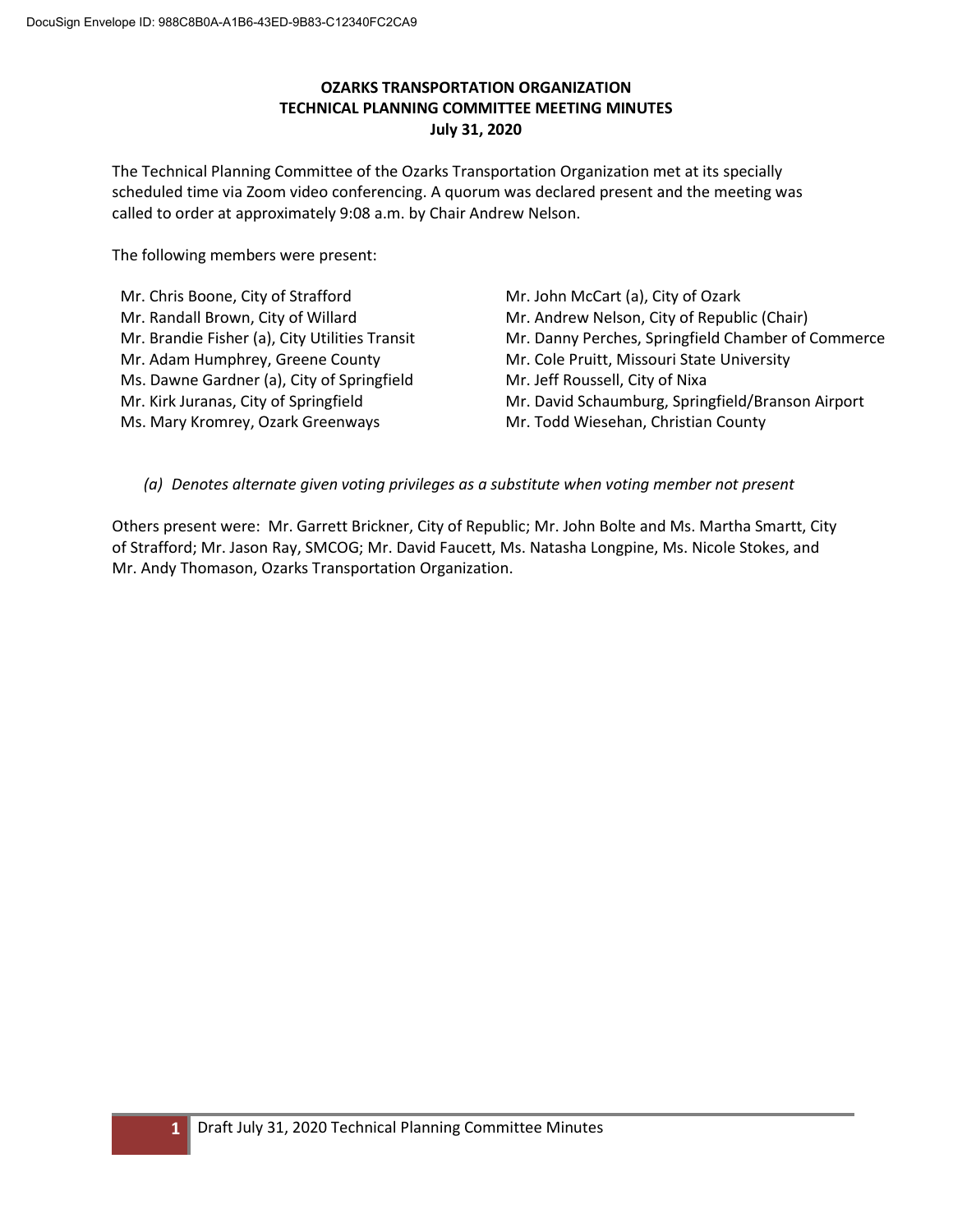### **Introductions**

Chair Andrew Nelson welcomed everyone and requested introductions by a roll call.

| Artman, Rick        | Absent  | McCart, John (a)  | Present |
|---------------------|---------|-------------------|---------|
| Keller, Joel        | Absent  | Miller, Frank     | Absent  |
| Boone, Chris        | Present | Nelson, Andrew    | Present |
| Brown, Randall      | Present | O'Connor, Britni  | Absent  |
| Caufield, John      | Absent  | Perches, Danny    | Present |
| Fisher, Brandie (a) | Present | Pruitt, Cole      | Present |
| Gardner, Dawne (a)  | Present | Roussell, Jeff    | Present |
| Gugel, Martin       | Absent  | Schaumburg, David | Present |
| Hall, Ezekiel       | Absent  | Schoneboom, Frank | Absent  |
| Humphrey, Adam      | Present | Shaw, Travis      | Absent  |
| Juranas, Kirk       | Present | Vomund, Janette   | Absent  |
| Kromrey, Mary       | Present | Wiesehan, Todd    | Present |

A quorum was present.

### **I. Approval of the Technical Planning Committee Meeting Agenda**

Mr. Nelson asked for a roll call for the approval of the Technical Planning Committee Meeting Agenda for July 31, 2020.

| Artman, Rick        | Absent | McCart, John (a)  | Aye    |
|---------------------|--------|-------------------|--------|
| Keller, Joel        | Absent | Miller, Frank     | Absent |
| Boone, Chris        | Aye    | Nelson, Andrew    | Aye    |
| Brown, Randall      | Aye    | O'Connor, Britni  | Absent |
| Caufield, John      | Absent | Perches, Danny    | Aye    |
| Fisher, Brandie (a) | Aye    | Pruitt, Cole      | Aye    |
| Gardner, Dawne (a)  | Aye    | Roussell, Jeff    | Aye    |
| Gugel, Martin       | Absent | Schaumburg, David | Aye    |
| Hall, Ezekiel       | Absent | Schoneboom, Frank | Absent |
| Humphrey, Adam      | Aye    | Shaw, Travis      | Absent |
| Juranas, Kirk       | Aye    | Vomund, Janette   | Absent |
| Kromrey, Mary       | Aye    | Wiesehan, Todd    | Aye    |

The motion passed.

# **II. Major Thoroughfare Plan Variance Request**

The City of Strafford is requesting two variances to the Major Thoroughfare Plan in support of a multi-family residential project just north of DD on Route 125 north of Strafford.

Mr. Kirk Juranas asked for clarification if MoDOT was approving this project with a right-in, right-out which would allow full access for now. He also asked if it was known how MoDOT would write their access.